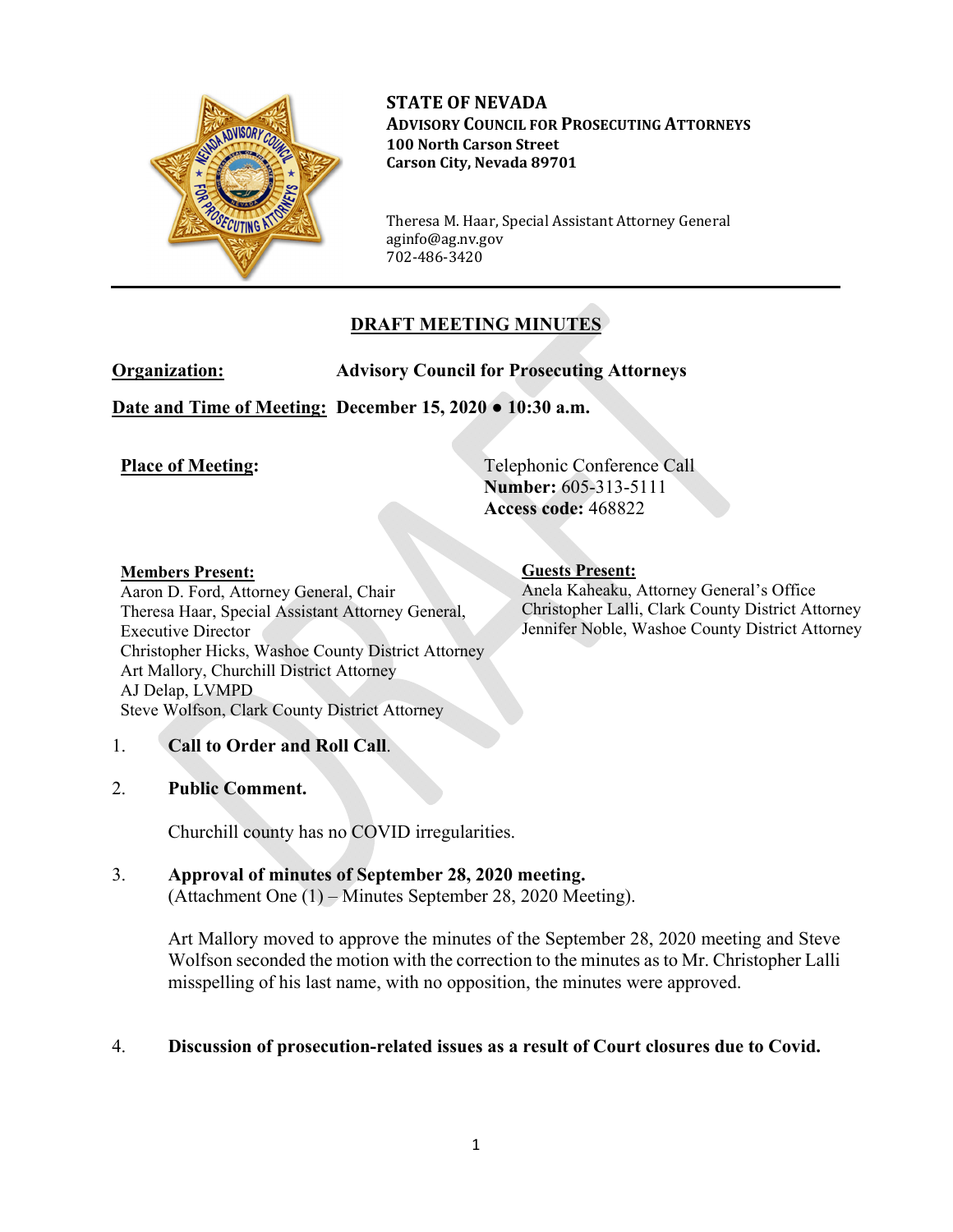Ms. Haar leads the discussion stating that there are two issues that the AGO has been seeing. First, AGO Prosecutors have been noticing that cases have not been going to trial and the fact that there may be a back log of cases in court once it opens up again. One thing that has been talked about is the prioritization of those cases once things open. The second issue has been coming from victims' advocate group. The general concern is the cases that have been resolved the victims have ongoing concerns regarding threats to themselves or other issues related to trial. Discussion is opened up to the members for thoughts on those issues or if there any other issues that they may have.

Mr. Mallory states that in the rural areas they are conducting hearings and appearances via Zoom, which is working well. They prioritize according to seriousness and people who are incarcerated who need to be brought to court as soon as possible.

Mr. Lalli states that in Clark County there are two courtrooms that are designed to address the pandemic. Justice Court is proceeding forward. Best Practices Committee has talked about a possibility bringing in senior judges and utilizing the regional justice center almost exclusively for criminal matters. They intend to sit down with Judge Bell and the leadership team to go over some ideas and hopefully have a plan in place this spring.

Mr. Hicks states that they are encountering many of the same concerns and like the rurals, they are having hearings via Zoom. The issue that they found is jury trials. They were able to conduct jury trials in October, but it was very difficult to do with the restrictions regarding Covid. They did find that jurors were actually there and very ready to serve. It was not as difficult to bring them in as they expected. They have a similar committee as Clark County in second judicial district and they are trying to work through a priority system. He is eager to see what the Best Practices Committee will come up with. He states that their jail population is down 30% and part of that is due to pre-trial releases due to Covid outbreaks, but also it is due to crime rate being down. They are also doubling their efforts as to the victims to make sure that they are okay and be understanding to their efforts during this difficult time.

Mr. Mallory asks about the incarcerated population and if there will be a vaccine available to them.

AG Ford states that at the state prison level there is a lot of conversation around what to do. He has seen that in some of the facilities inmates and sometimes workers/correctional officers are refusing to take the vaccine. They are trying to figure out legally what the alternatives are. This issue is on the Governors radar. It is AG Ford's understanding that the institutions are one of the top tiers to receiving the vaccines.

Mr. Mallory states that they have done research on the possible requirements for first responders/law enforcement personnel to be required to be vaccinated. He would be interested in finding out if there are any other research or thoughts regarding this.

AG Ford states that he is interested in comparing notes regarding this issue.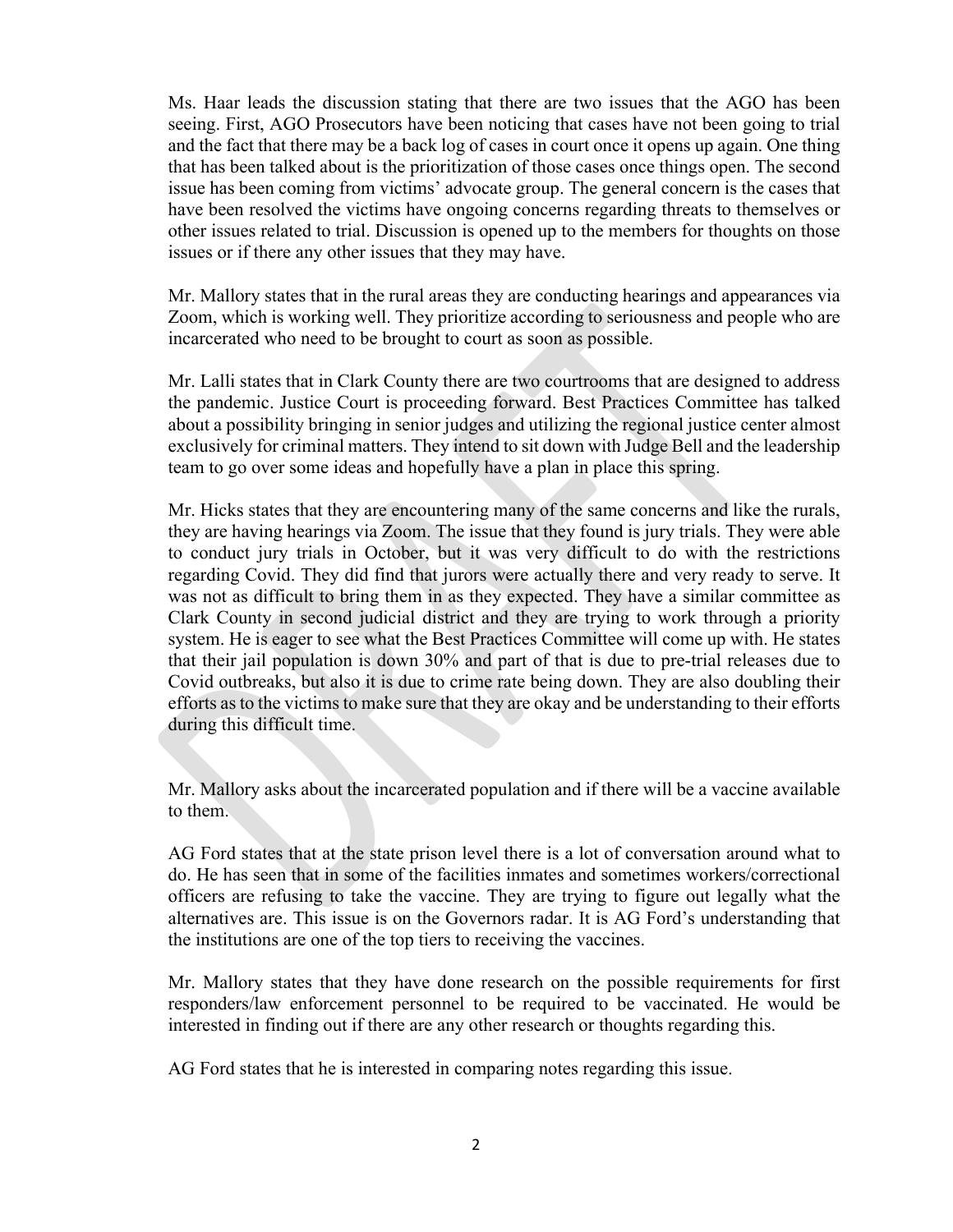Ms. Haar asks Mr. Delap for his input on Metro mandate on the vaccine, is he able to add anything. Mr. Delap states that he doesn't have any details on this but will circle back when something becomes available.

## 5. **Discussion of 2021 Legislative session.**

AG Ford states that he would begin by highlighting three BDRs for discussion. They had 20 bills available but only used 15 and of those 15 there are three that are related to the criminal justice side. One relates to pattern or practice investigations. They are setting up meetings with law enforcement regarding this. The second bill relates to no knock warrants. It is not an elimination of no knock warrant but a restriction. The third is a provision in officer involved use of force that resulted in intentional bodily harm or officer involved shootings that resulted in death. He would like to learn from the committee ways in which the AGO can be more engaged in the statutory process of this.

Mr. Mallory states that they have requested that all of the law enforcement agencies allow his offices to do an internal review. This puts a buffer between the officers doing the review of peers. It might be good to include an element of the AGO in the process. He thinks it might help the public concern.

AG Ford concurs with this thought and it may help improve the practices across the board. He would like to engage in conversations with everyone how the AGO can be more involved and engaged in the investigative process on the side of law enforcement but also prosecutorial side with the committee.

Mr. Mallory states that in an effort to avoid any appearance of impropriety, the process would be to have an independent authority to review what happened. He believes that this would help the public understand the process a lot better.

Mr. Wolfson asks for clarification that AG Ford intends to remove the part that involves the language regarding AG review of these types of cases from the bill.

AG Ford states that it would be at a minimum an amendment. At the moment the AGO does not have the capacity to take on a lot of this. He would like to the opportunity to speak with everyone and get up to speed with all of this. He asks if there is an exchange of information regarding notification of an officer involved shooting that they notify the AGO.

Mr. Wolfson states that law enforcement should be on board with this. Notification should come from law enforcement also. LVMPD briefings are conducted within 48 to 72 hours. Clark County DA's office is invited to these briefings and maybe the AGO could be invited. There are subsequent processes in place that the AGO could be a part of also.

AG Ford states that is what he was referring to. The 72-hour briefing is an opportunity for AGO to be educated on what law enforcement does on the ground. He wants to be involved to educate the public on what has transpired.